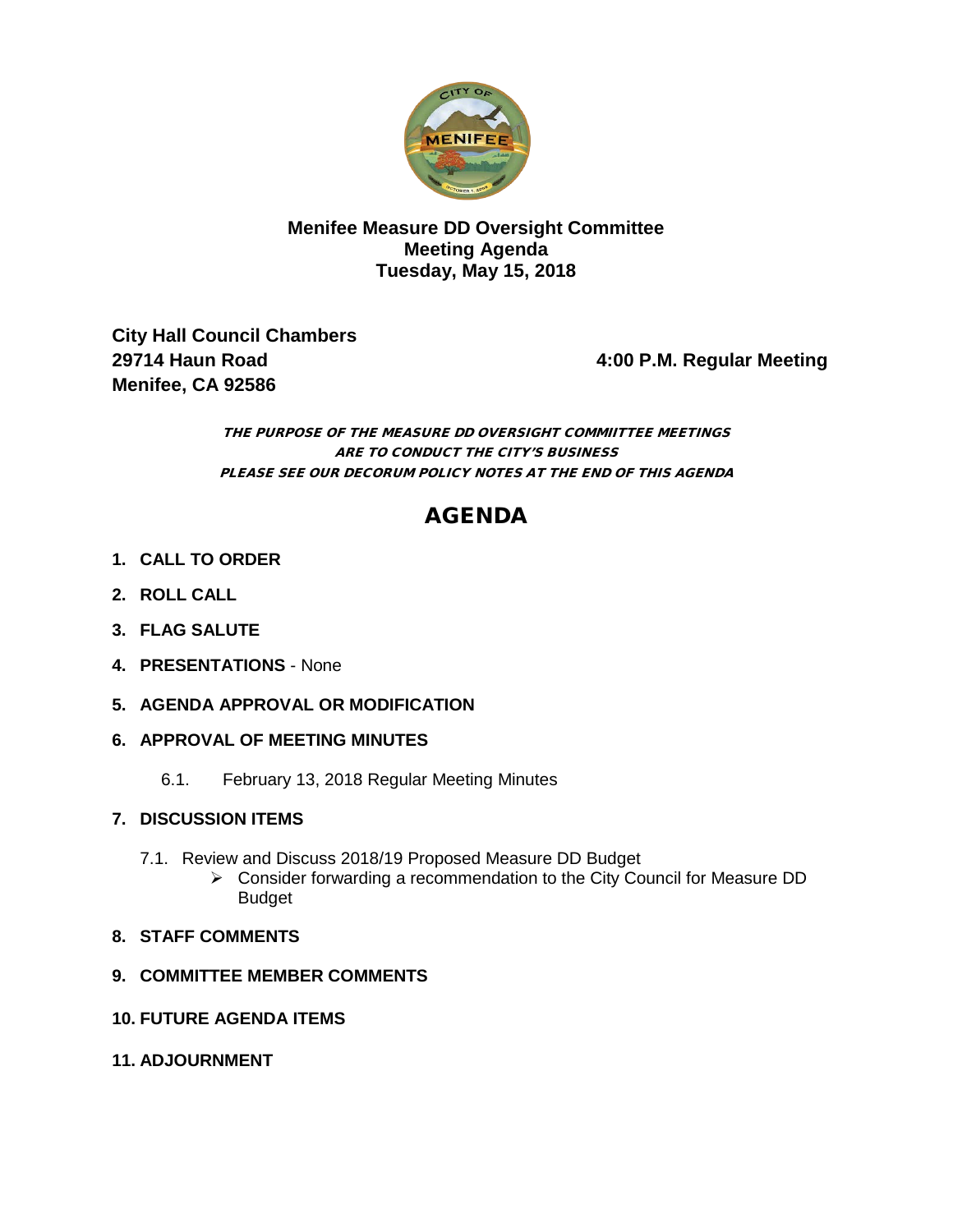#### *Decorum Policy Notes*

*Please use a speaker request form when you wish to address the Committee. The Committee anticipates and encourages public participation at its Committee meetings, both on agenda items and during the public comments period. Please use respect by not having your cell phones on, refrain from talking in the audience or outbursts that may be disruptive. While we encourage participation, we ask there be a mutual respect for the proceedings.*

#### *Staff Reports*

*Materials related to an item on this Agenda, including those submitted to the Committee after distribution of the agenda packet, and are available for public inspection by contacting Sarah Manwaring, City Clerk, at (951) 672-6777 during normal business hours.* 

#### *Compliance with the Americans with Disabilities Act*

*If you need special assistance to participate in this meeting, you should contact Sarah Manwaring, City Clerk, at (951) 672-6777. Notification 72 hours prior to the meeting will enable the City to make reasonable arrangements to assure accessibility to this meeting.*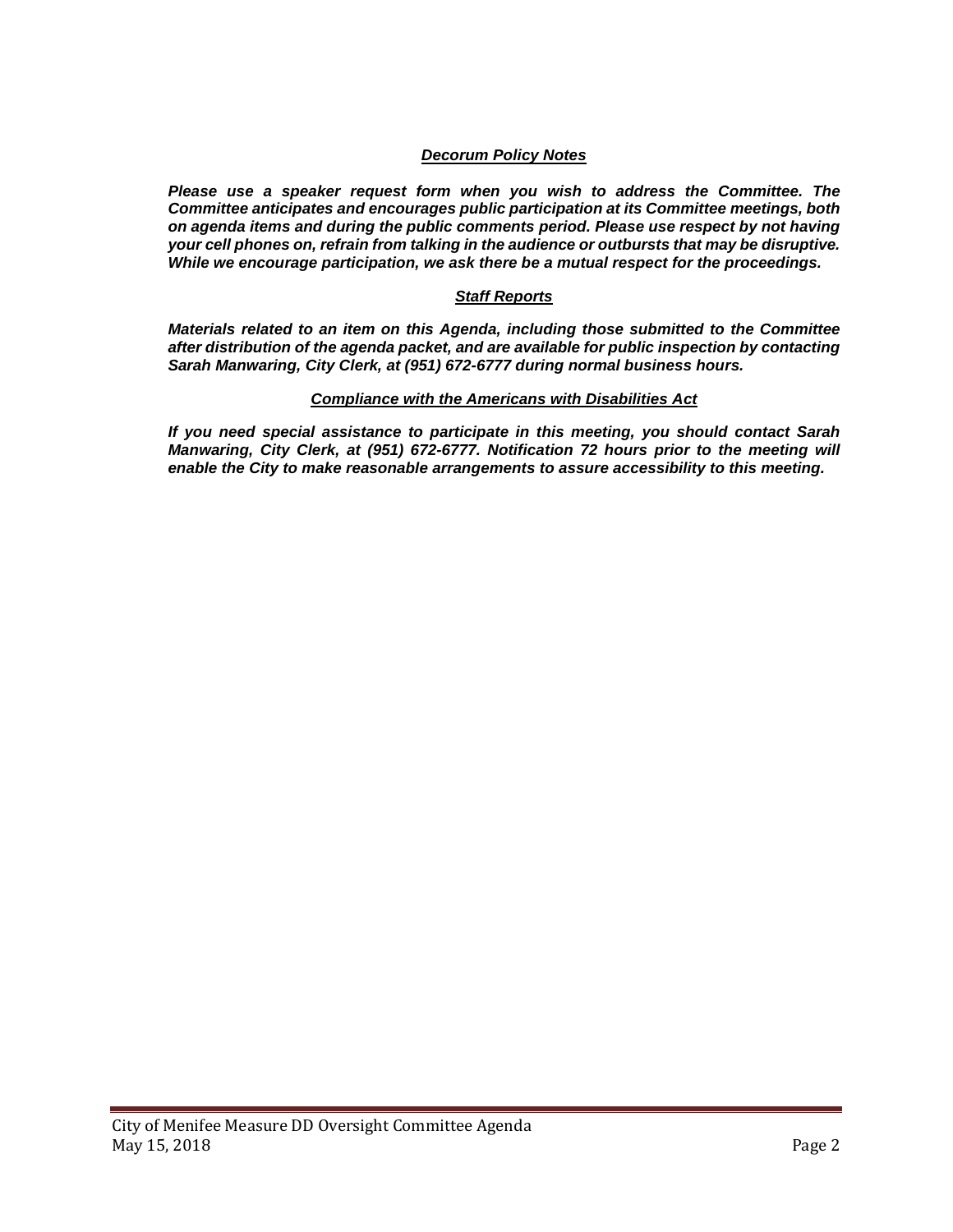

# **City of Menifee Measure DD Oversight Committee Meeting Minutes**

**City Hall Council Chambers February 13, 2018 29714 Haun Road 1:00 P.M. Meeting Menifee, CA 92586** 

## **1. CALL TO ORDER**

Chair Michael Cano called the meeting to order at 1:00 p.m.

#### **2. ROLL CALL**

Deputy City Clerk Jennifer Allen called roll. Present were: Brian Agner, Michael Cano, and Edward Samuelson Absent: Arthur King Ma, Jacqueline Haas

#### **3. FLAG SALUTE**

**4. PRESENTATIONS**

None.

**5. AGENDA APPROVAL OR MODIFICATION**

None.

#### **6. APPROVAL OF MEETING MINUTES**

6.1. **August 8, 2017 Regular Meeting Minutes** The Minutes of August 8, 2017 were approved unanimously by all members present.

## **7. DISCUSSION ITEMS**

7.1. **Review and Discuss Measure DD Revenue, Expenditures, and Projects to Date**

Assistant City Attorney Ajit Thind gave a brief overview detailing the role and responsibility of the Oversight Committee.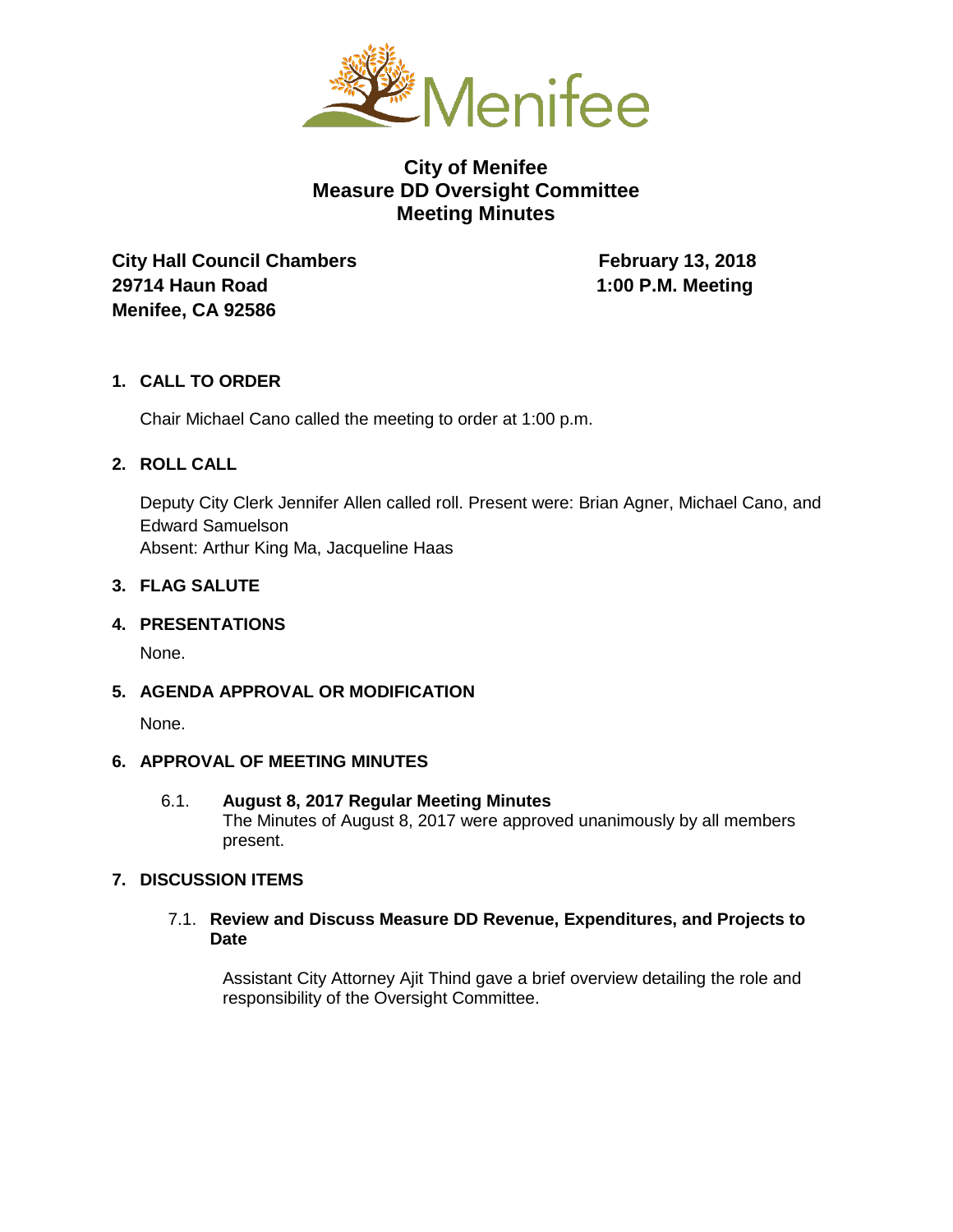Acting Assistant City Manager Jeff Wyman stated the Committee will hear presentations from the Finance, Public Works, Fire, and the Sheriff's Departments.

**Finance Report** - Acting Finance Manager Wendy Preece gave a brief overview on the population growth in Menifee since incorporation and reported on Measure DD revenues, budget, and expenditures through December 31, 2017.

Committee Member Agner inquired about the anticipated influx in Measure DD funds. Ms. Preece stated that the City is on track with what is budgeted and noted it is anticipated to come in a little higher than what was budgeted. Mr. Agner asked how Measure DD funds have augmented the areas that did not previously receive the funds. Mr. Wyman stated he does not have a chart that reflects those details.

**Public Works Report** - Senior Engineer Carlos Geronimo reported on Capital Improvement Programs (CIP) funded by Measure DD Funds such as street resurfacing projects and sidewalk projects, as well as the Scott Road Interchange project. Committee Chair Cano asked if the developer pays for the improvements. Mr. Geronimo stated that each project contributes towards their fair share of improvements. Mr. Cano stated he would like to see the Measure DD funds go towards things other than street improvements. Mr. Geronimo added that developers are conditioned to pay for specific improvements and the City also has certain maintenance responsibilities per project. Vice Chair Samuelson asked if developers pay development impact fees (DIF). Mr. Geronimo stated each project is required to contribute towards DIF. Mr. Wyman added that each project also contributes towards regional funds such as Western Riverside Council of Governments (WRCOG) which then divvies monies between the various cities' improvement projects.

**Fire Report** - Fire Division Chief Geoff Pemberton presented the report highlighting where Measure DD funds have been utilized. Committee Member Agner inquired about response times. Chief Pemberton stated the majority of the calls come from the Sun City Community and they are running about an average response time of five (5) minutes and that they are still looking to improve and are moving in the right direction. Committee Chair Cano inquired about the budget timeline for equipment and increases in staffing. Chief Pemberton stated that budget adjustments are discussed with the City Manager and then included in the City's budget review process.

**Police Report** - Captain Greg Fellows provided an overview of the total budget increases and staffing increases with the aid of Measure DD Funds. Chair Cano inquired about the police to population ratio. Captain Fellows stated the rate of law enforcement employees per 1,000 residents is currently at 0.64. The Committee reviewed and discussed the population ratio of Menifee versus nearby cities, the budget process for the Sheriff's Department, and grant opportunities to help fund various police operations. Captain Fellows stated they are contracted by the City bill for the time that officers perform work within the City limits. Mr. Fellows noted that they will share their future projections with the City Manager to be considered in the budget review process. City Manager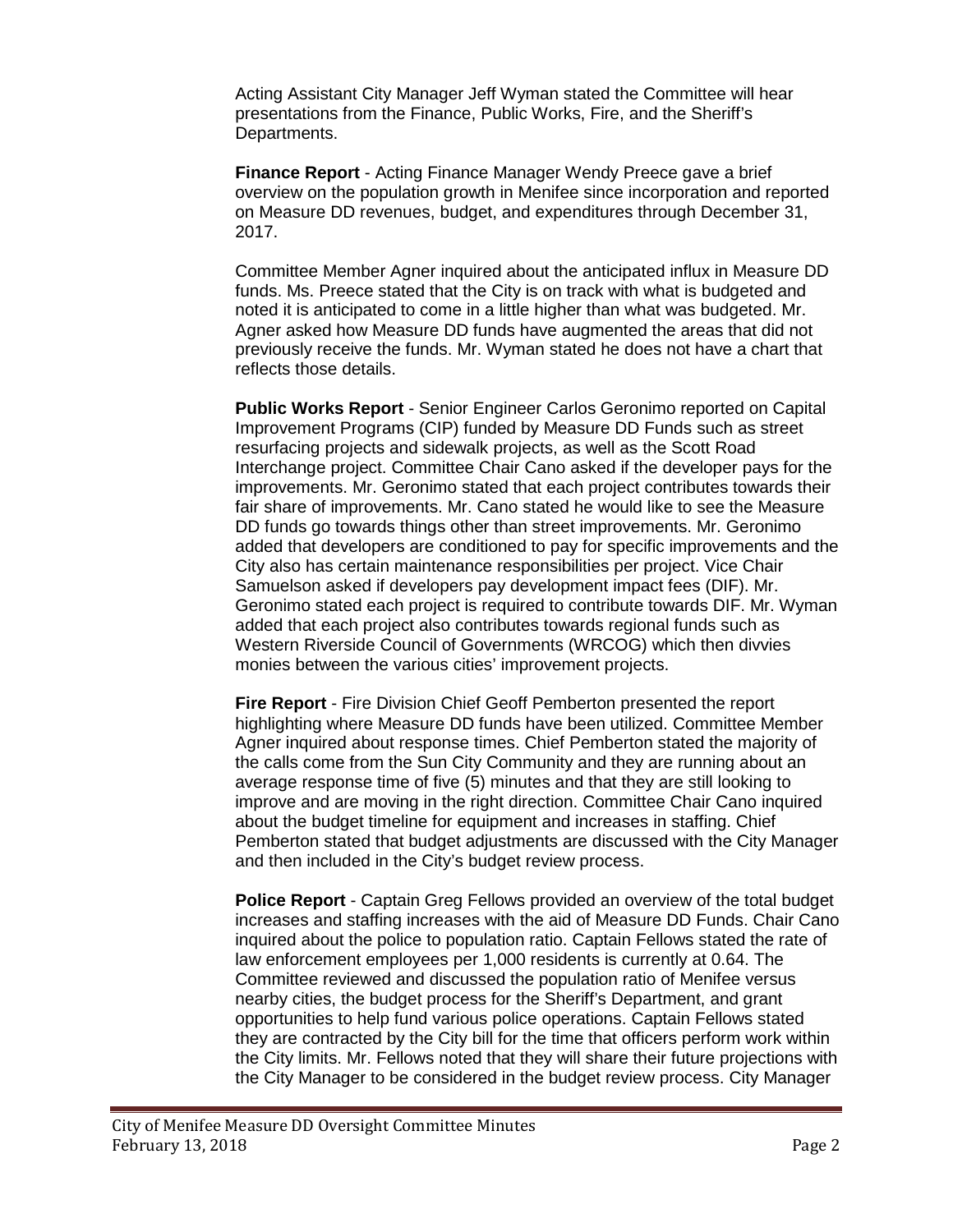Armando Villa stated that a grant writer is a position he will review in the near future.

The Committee further discussed the use of federal funds for project improvements and funding for the Police substation. Mr. Geronimo stated that federal funds are used on many projects and there are specific requirements for what those funds can be used for. Mr. Wyman stated that Measure DD funds were not used on the construction of the Police substation, however, Measure DD funds can be utilized on personnel to occupy the Police substation. Mr. Wyman noted that a page on the City's website is being worked on that will identify where Measure DD funds have been allocated. He also noted that at a recent Council meeting a brief report was provided by the Public Works Department to the Council with updates on Measure DD projects.

Mr. Wyman provided a brief summary on Measure DD expenditures through December 31, 2017. Chair Cano inquired about midterm budget projections. Mr. Wyman stated the projections for 2018-2019 fiscal year will be available in late April or May of this year. Vice Chair Samuelson referenced a previous Council staff report and asked if Measure DD funds were used for the Police substation. Mr. Wyman stated again that Measure DD funds were not used for the construction of the substation. He stated that at the time the staff report was reviewed, it is possible that Measure DD funds were being considered for various projects and then later other funding sources were identified.

The Committee discussed next steps and decided on a date of April 10, 2018 at 1:00 p.m. for their next meeting.

City Manager Villa stated that the mid-year budget is going before the City Council at their next meeting and staff will have more accurate projections to present to the Oversight Committee following that meeting. The Committee stated they would like to review the appropriation of all revenues and any projected future revenues and expenditures relating to Measure DD funds. Committee Member Agner stated that the Committee needs to strategize a list of priorities that coincide with the spirit of what Measure DD funds were intended to be spent on. Chair Cano requested details of revenues received, appropriated, and proposed for past and current projects and the percentages of Measure DD funds spent on the projects in order for the Committee to make informative decisions.

Ms. Preece noted that she has a copy of the operating budget as requested by the Committee. The Committee requested a copy of the powerpoints presented at the meeting.

#### **8. STAFF COMMENTS**

None.

## **9. COMMITTEE MEMBER COMMENTS**

Committee Member Agner commented that he believes the community would like to see Measure DD funds utilized differently than they currently are.